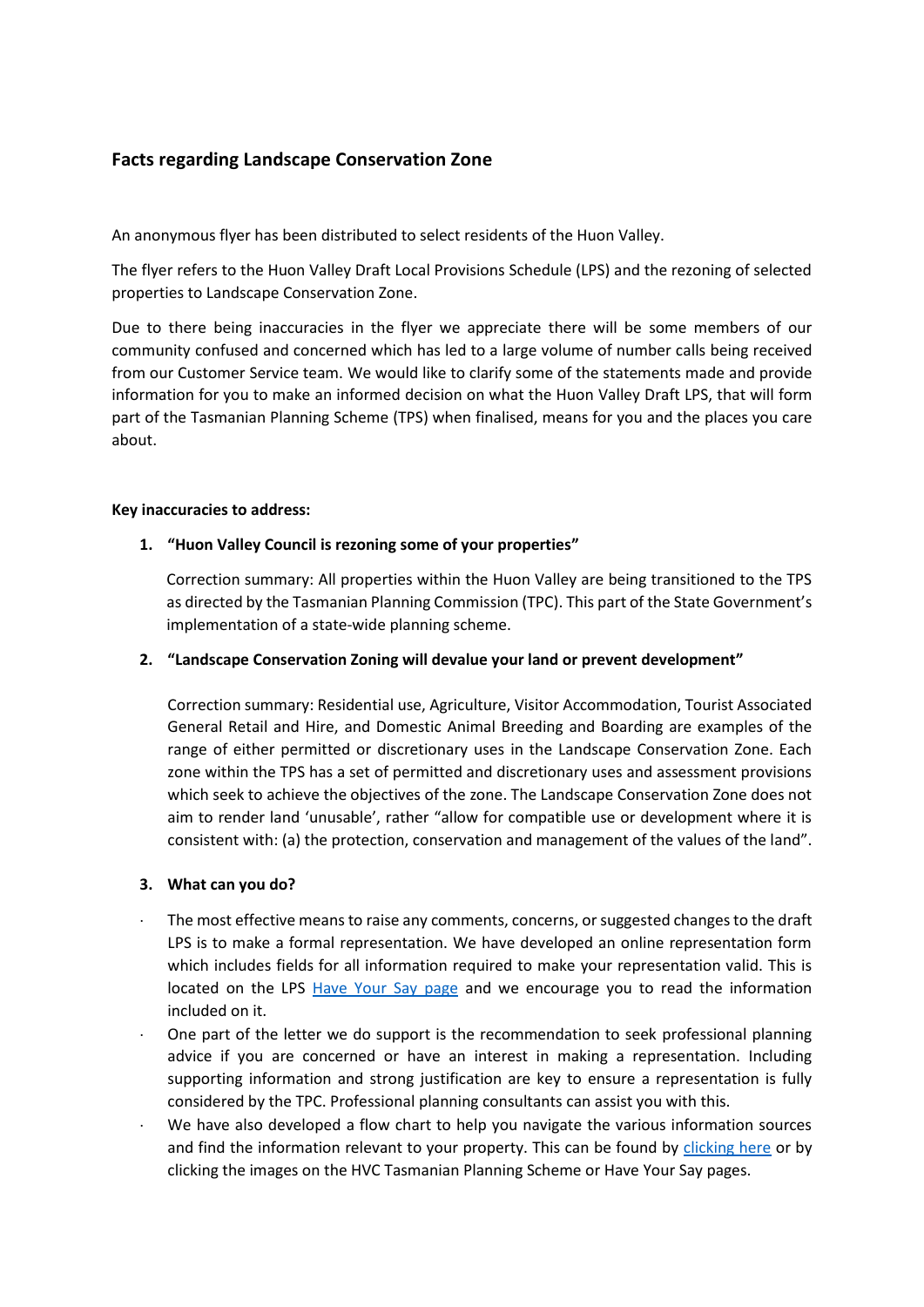## **4. "Huon Valley Council is rezoning some of your properties"**

# Correction:

- The State Government has taken a policy position to transition all Tasmanian municipal areas and the properties within them to a new state-wide Tasmanian Planning Scheme (TPS). This effectively means all properties across the state will transition to new zones. In some municipal areas this process has been completed.
- It is important to note that while some zones under the State Planning Provisions (SPPs the document with the provisions for all the zones and codes that make up the TPS) have similar names to those in the Council's current interim planning scheme, these are still new zones with new use tables and assessment provisions.
- The current interim planning scheme includes an Environmental Living Zone. This zone is not included in the new TPS, with the closest matching TPS zone being the Landscape Conservation Zone. While the name is significantly different, the use table and provisions are comparable. The full zone provisions can be found in the State Planning Provisions (SPPs – the document with the provisions for all the zones and codes that make up the TPS), developed by the State Government, accessible by [clicking here](https://www.huonvalley.tas.gov.au/wp-content/uploads/2022/01/State_Planning_Provisions.pdf) and reading from page 229 onwards.
- We have provided information on the structure of the Tasmanian Planning Scheme. This can be accessed by [clicking here.](https://www.huonvalley.tas.gov.au/services/planning-2/tasmanian-planning-scheme/?highlight=planning%20)

## **5. "Selection of specific properties by the Huon Valley Council to be rezoned"**

## Correction:

- As mentioned, all properties within the Huon Valley (and across the entire state) are in various stages of transition to the TPS. We are required, as a planning authority, to apply the zones and codes in accordance wit[h Guideline No. 1](https://www.planning.tas.gov.au/__data/assets/pdf_file/0006/583854/Section-8A-Guideline-No.-1-Local-Provisions-Schedule-LPS-zone-and-code-application-version-2.pdf) and other statutory requirements.
- The planning authority, has been directed by the Tasmanian Planning Commission to exhibit its draft LPS.

## **6. What does this mean?**

## Correction:

- As is the case with the current interim planning scheme that applies to the valley, proposed uses, works, and/or development will be assessed against the provisions of the zone applied to the property. [The draft LPS,](https://drive.google.com/file/d/1FCtyNJ2FkQ9H8NajF8yQXjWWa23dcz4S/view) which is the proposed application of the state developed SPPs to the Huon Valley, is currently on exhibition and now is the best time to review what is proposed for your property or a place you care about.
- If you feel there needs to be alterations or other considerations made in respect of the application of the draft LPS to your property or a place you care about, then we strongly encourage you to make a representation during the exhibition period, which ends on the 30<sup>th</sup> March 2022.
- It is important that your representation on the draft LPS includes supporting information and specific justification in accordance with the statutory provisions that apply to the representation process. Information on lodging a representation can be found on the Council's website [\(click here\)](https://www.huonvalley.tas.gov.au/consultations/huon-valley-draft-local-provisions-schedule/). It is recommended you obtain professional advice and